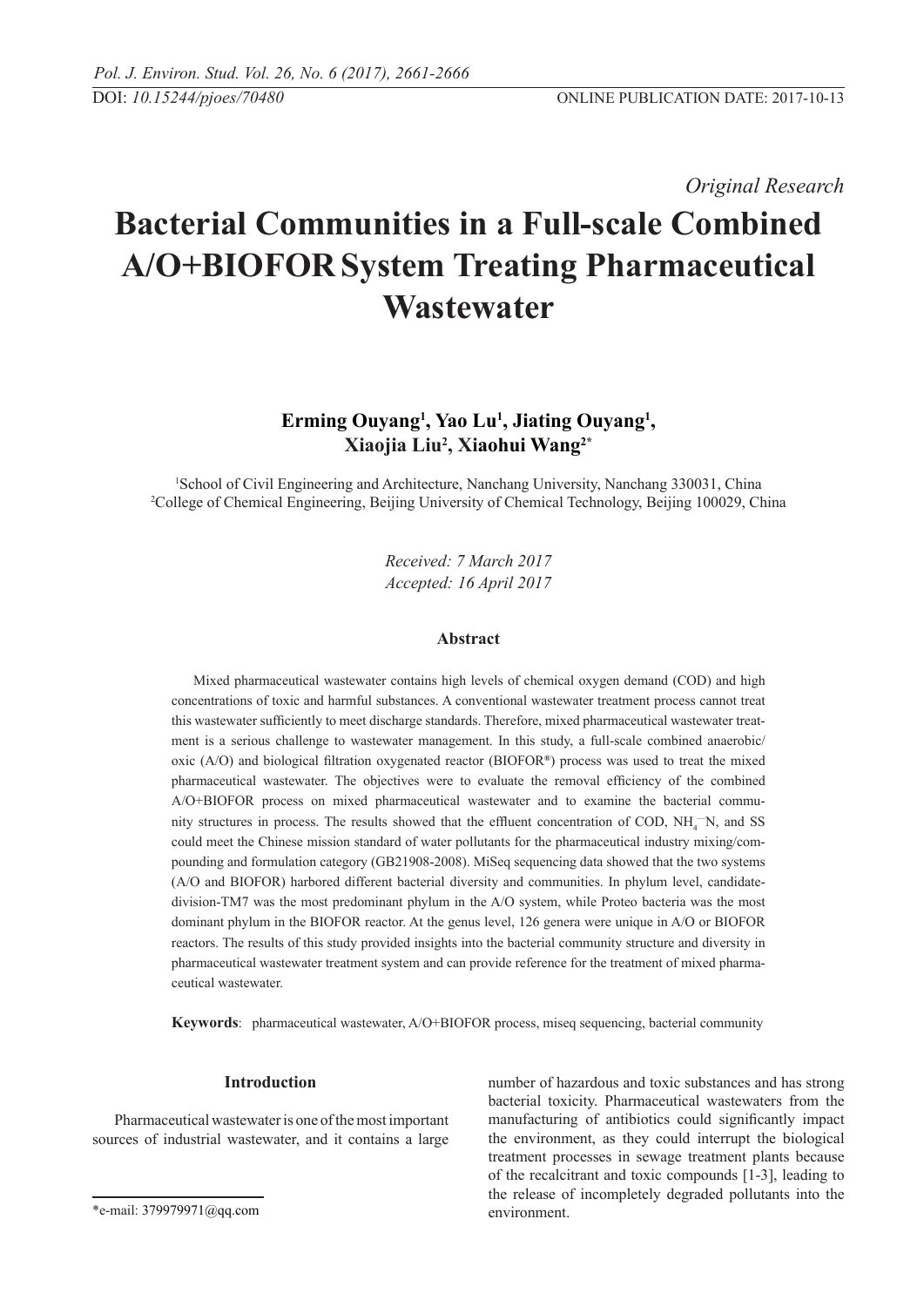The anaerobic/oxic (A/O) process consists of sequential anaerobic and aerobic stages for biological phosphorus removal [4]. The A/O process has been widely used for sewage treatment in both urban and rural areas and is favored for its high efficiency and low energy consumption [5]. The biological filtration oxygenated reactor (BIOFOR) process has high biofilm concentration and strong retention capacity. This process uses a special aeration head that can effectively supply oxygen and is easy to operate and maintain. The distribution of fluid in BIOFOR is completely uniform. The novel combined A/O+BIOFOR process combines the advantages of the two technologies.

Examining the microbial community structures of this novel process is necessary for understanding the complex interactions occurring in the system and finding ways to improve the design and operation of the process [6-7]. Molecular biology techniques have been used to analyze microbial community structures in activated sludge since 1995 [8]. However, because of low throughput, the application of traditional molecular methods was limited [9]. In recent years, with the development of nextgeneration DNA sequencing techniques, high-throughput sequencing such as Illumina MiSeq sequencing has been introduced to improve the analysis of microbial diversity [10-11].

In this study, a full-scale A/O+ BIOFOR process was used to treat mixed pharmaceutical wastewater. The objectives were to assess the treatment effect of the combined A/O+ BIOFOR process on mixed pharmaceutical wastewater and to examine the bacterial community structures in the aeration tank of A/O process and BIOFOR reactor.

## **Materials and Methods**

#### Raw Water

The mixed pharmaceutical wastewater was obtained from a medical company located in Jiangxi, China (115.532487°E, 28.048071°N). This company is mainly engaged in the development and production of various types of health care products and external disinfection products. The wastewater is mainly divided into two parts: production wastewater and domestic sewage in the factory. The production wastewater is mainly obtained from the steps of extracting, washing drugs, washing bottles, washing equipment, and washing workshop grounds. The domestic sewage mainly is generated by the production staff, office staff, and the canteen.

#### Sample Collection

In summer 2015 we collected activated sludge samples from the aeration pool of the A/O process and the BIOFOR reactor once a day for three consecutive days to generate triplicates from a currently functioning sewage treatment

facility. In total, six samples were collected, and each sample was dispensed into a 1.5 mL sterile Eppendorf tube and centrifuged at  $14,000 \times g$  for 10 min. The supernatant was decanted, and the pellets were stored at -20ºC prior to analysis.

# DNA Extraction and PCR Amplification

The pellets of the samples were washed three times by centrifuge using sterile high-purify water for 5 min at 15,000 g. DNA extraction was then performed using a Fast DNA SPIN Kit for Soil Kit (MP Biotechnology, USA) according to the manufacturer's protocol. The V4-V5 region of the bacterial 16S ribosomal RNA genes were amplified by PCR (95ºC for 2 min, followed by 25 cycles at 95ºC for 30 s, 55ºC for 30 s, and 72ºC for 30 s, and a final extension at  $72^{\circ}$ C for 5 min) using primers 515F 5'-barcode-GTGCCAGCMGCCGCGG)-3' and 907R 5'-CCGTCAATTCMTTTRAGTTT-3', where the barcode is an eight-base sequence unique to each sample [12]. PCR reactions were performed in triplicate 20 µL reaction volumes containing 4 µL of  $5 \times$  FastPfu Buffer, 2 µL of 2.5 mM dNTPs, 0.8 µL of each primer (5 µM), 0.4 µL of FastPfu Polymerase, and 10ng of template DNA.

#### Illumina MiSeq Sequencing

Amplicons were extracted from 2% (w/v) agarose gels and purified using the AxyPrep DNA Gel Extraction Kit (Axygen Biosciences, Union City, CA, USA) according to the manufacturer's instructions and quantified using QuantiFluor-ST (Promega, Madison, WI, USA). Purified amplicons were pooled in equimolar amounts and paired-end sequenced  $(2 \times 250)$  on an Illumina MiSeq platform according to the standard protocols.

# Processing Sequencing Data

Raw fastq files were demultiplexed and quality-filtered using QIIME (version 1.17) with the following criteria: (i) The 300-bp reads were truncated at any site receiving an average quality score of <20 over a 50 bp sliding window, discarding the truncated reads that were shorter than 50 bp; (ii) exact barcode matching, two nucleotide mismatch in primer matching and reads containing ambiguous characters were removed; and (iii) only sequences with overlap longer than 10 bp were assembled according to their overlap sequence. Reads which could not be assembled were discarded.

Operational Units (OTUs) were clustered with 97% similarity cutoff using UPARSE (version 7.1 drive5. com/uparse) and chimeric sequences were identified and removed using UCHIME. The taxonomy of each 16S rRNA gene sequence was analyzed by RDP Classifier (rdp.cme.msu.edu) against the silva (SSU115)16S rRNA database using a confidence threshold of 70% [13].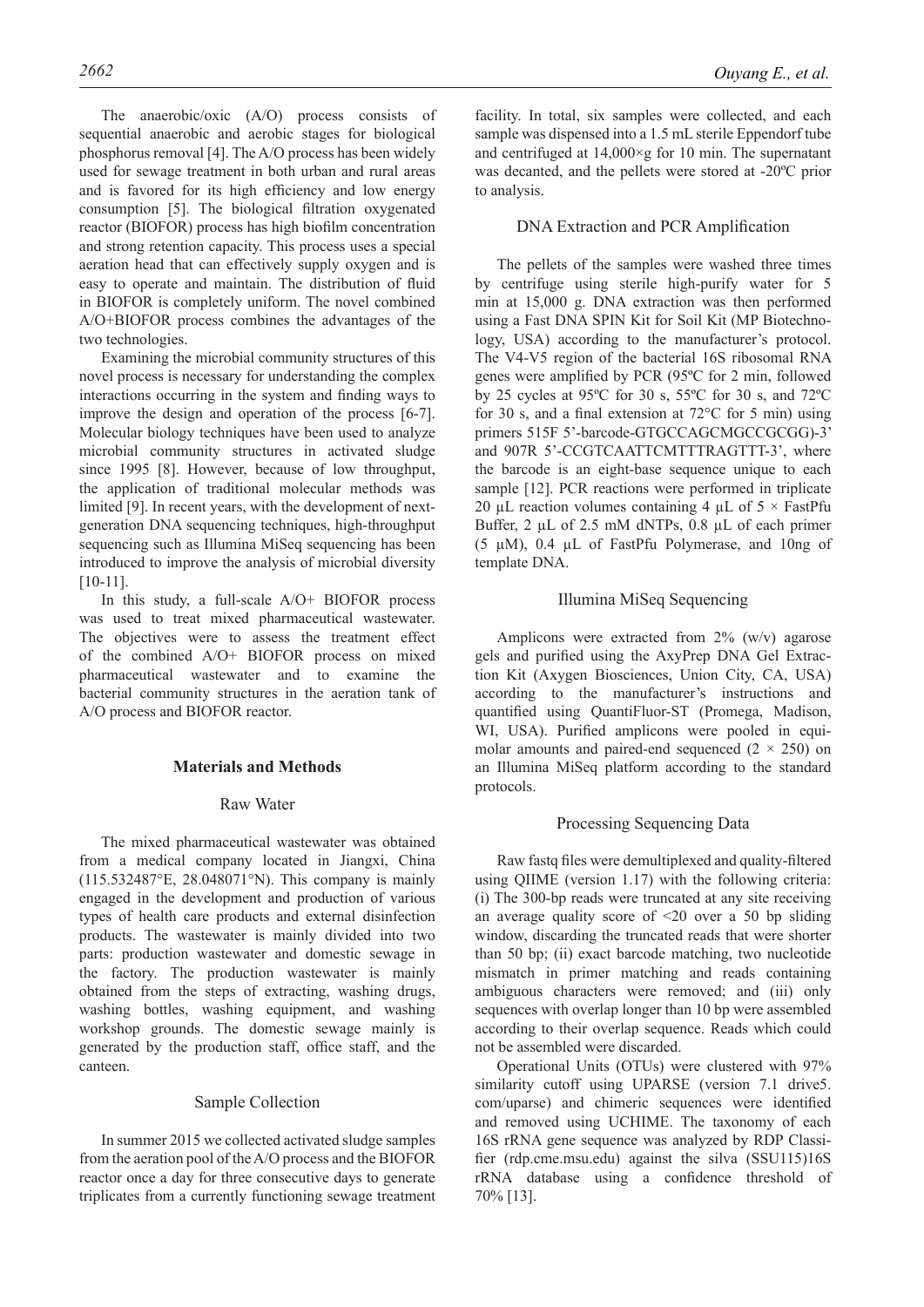#### Statistical Analysis

The Shannon-Wiener index was used to assess bacterial diversity. Detrended correspondence analysis (DCA) was performed to examine the variation among bacterial communities of these six samples. These statistical analyses were performed using the VEGAN package in R (v.2.15.1, r-project.org).

#### **Results and Discussion**

# Efficiencies of the Combined A/O+BIOFOR Process on Pollutant Removal

During the 181-day study period, the influent COD concentration ranged from 1,618-2,286 mg/L (Fig. 1). The effluent COD concentration remained relatively stable with an average of 52 mg/L (Fig. 1). In general, COD removal rate did not change significantly and saw minor fluctuations around 97.5%. The influent  $NH_4$ -N concentration fluctuated from 32 to 68 mg/L during the 181-day study period (Fig. 2). The effluent  $NH<sub>4</sub>$ -N concentration showed an increasing trend after 16 days of operation, reaching a maximum of 9.7 mg/L. After day 16, the effluent  $NH_4$ -N concentration was generally stable. The  $NH<sub>4</sub>$ -Naverage removal rate was 84.51% (Fig. 2). During the first 100 days, the influent suspended solids (SS) concentration fluctuated from 36 to 88 mg/L, with the lowest concentration of 36 mg/L on day 73 (Fig. 3). After day 100, the SS concentrations were relatively stable, ranging from 68 to 85 mg/L. The effluent SS concentration fluctuated from 13 to 28 mg/L and the average SS removal rate was 69.07% (Fig. 3). All these results showed that the combined A/O+BIOFOR were effective in treating the mixed pharmaceutical wastewater; and the three indexes of the effluent met the Chinese discharge standard of water pollutants for the pharmaceutical industry mixing/compounding and formulation category in China (GB21908-2008).

# Bacterial Community Structures in the Combined A/O+BIOFOR Process

There were 21,064-28,205 effective reads for the six activated sludge samples (Table 1). The average number of OTUs from A/O system was 1,129, significantly lower than the BIOFOR reactor  $(1,350)$   $(p<0.05)$ . Similarly, the average Shannon-Wiener index in A/O(5.02) was significantly lower than that in the BIOFOR reactor (5.83). These Shannon-Wiener values are typical for diverse microbial populations without a few strongly dominant tax[14].

Candidate-division\_TM7 was the most predominant phyla in the A/O system, accounting for 31.72-33.81% of the total effective bacterial sequences, followed by *Proteobacteria* (19.46-23.76%). However, in the BIOFOR reactor, the most dominant phylum was *Proteobacteria*, accounting for 36.35-46.68% of total effective bacterial sequences (Fig. 4). Similar results were obtained in previous studies, which found that *Proteobacteria* were the dominant members of wastewater microbial communities [15-19]. Previous studies also suggested that the most diverse group of bacteria in 6- and 12-dayold biofilms was *Proteobacteria* [20-21]. The Gramnegative *Proteobacteria* are a major group of bacteria



Fig. 1. COD removal by the combined A/O+BIOFOR process.



Fig. 2.  $NH_4$ -N removal by the combined A/O+BIOFOR process.



Fig. 3. SS removal by the combined A/O+BIOFOR BIOFOR process.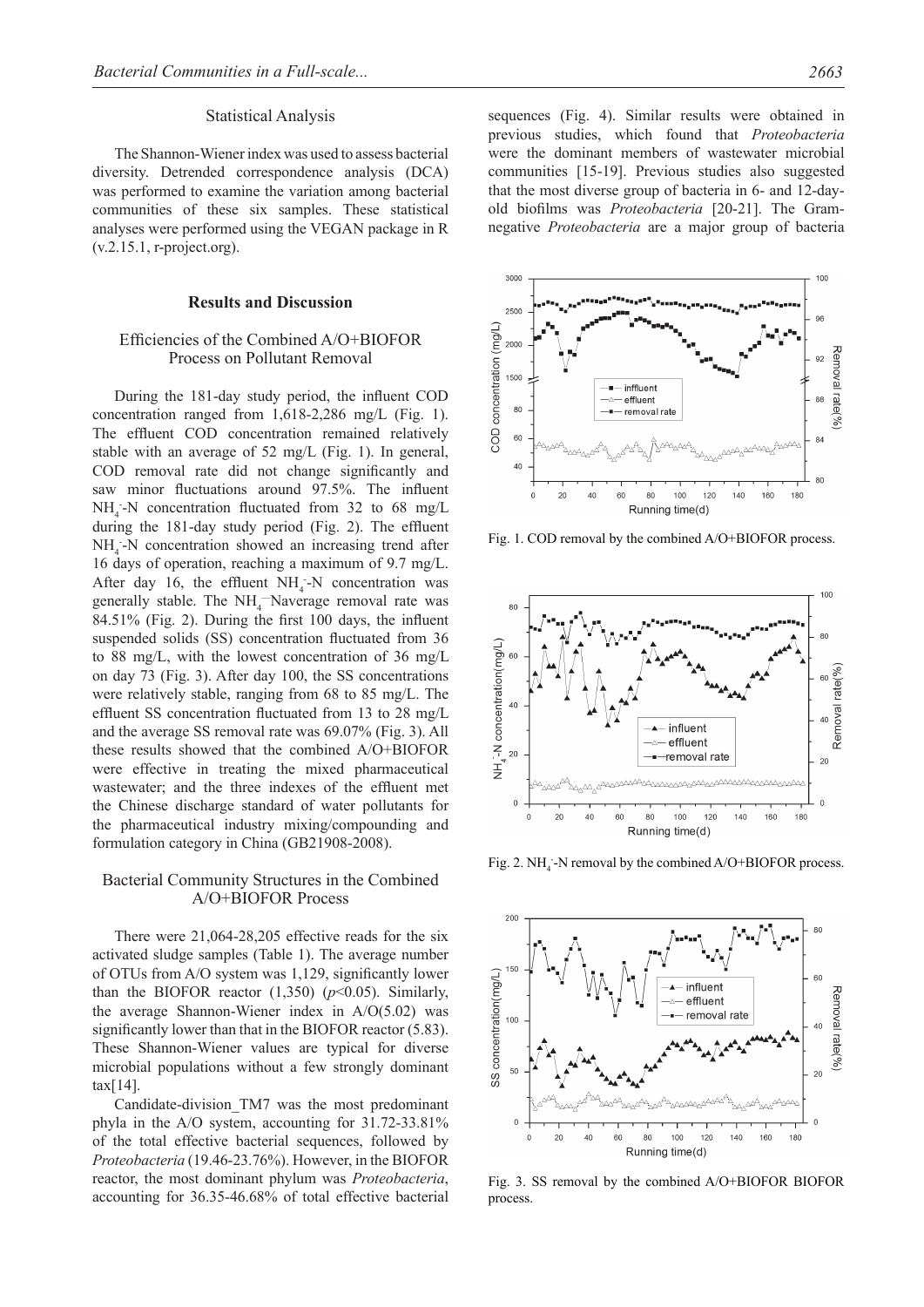| Samples        | Sequences | <b>OTUs</b> | Shannon-Wiener |
|----------------|-----------|-------------|----------------|
| O <sub>1</sub> | 21,064    | 1,073       | 4.96           |
| O <sub>2</sub> | 28,179    | 1,148       | 5.04           |
| O <sub>3</sub> | 27,350    | 1,167       | 5.07           |
| B1             | 27,876    | 1,407       | 6.25           |
| B <sub>2</sub> | 27,257    | 1,254       | 5.96           |
| B <sub>3</sub> | 28,205    | 1,390       | 6.28           |

Table 1. Diversity indices from six samples.

encompassing a wide variety of aerobic, anaerobic, and facultative bacteria [22] that are able to degrade a broad spectrum of organic contaminants and enable biological nitrogen and phosphorus removal [23]. In the BIOFOR reactor, *Firmicutes* was also is the dominant phyla in the BIOFOR reactor (Fig. 4). This observation was consistent with Shi et al. [24], who reported that *Firmicutes* were the predominant group in the anaerobic process for pharmaceutical wastewater treatment. *Chloroflexi* and *Acidobacteria* were highly enriched in both reactors. In addition, the percentages of *Actinobacteria* and *Bacteroidetes*were were similar in the two systems (Fig. 4).

At the genus level, a total of 327 genera were acquired from all six samples. Among the 327 assigned genera, 201 were shared by both A/O and BIOFOR reactors, such as



*Ferruginibacter* and *Zoogloea*, and accounted for 71-89% of the classified sequences. Members of *Ferruginibacter*, such as *Ferruginibacter alkalilentus* and *Ferruginibacter lapsinanis*, are capable of hydrolyzing some organic matter. Members of *Zoogloea*, such as *Zoogloea ramigera*, have long been considered the typical activated sludge bacteria responsible for the formation of activated sludge flocculation and to improve the purification process [25]. One-hundred and twenty-six genera were observed only in A/O or BIOFOR reactors, and they accounted for 11-29% of total classified sequences in each sample. Although the two reactor share the majority of the genera, they also harbor some unique genera.

The 15 most abundant genera in each sample were selected (a total of 33 genera for all six samples), and their abundances were compared to those in other samples (Fig. 5). In the A/O system, *Candidate\_division\_TM7\_ norank* was the most dominant, and *Anaerolineaceae\_ uncultured*, *Nitrosomonadaceae\_uncultured*, *Caldilineaceae\_uncultured*, and *WCHB1-60\_norank* were also highly enriched. In the BIOFOR reactors, *Pseudomonas* had relatively high proportions*,* which have been identified as potential pathogens in a drinking water treatment membrane filtration system [26]. *Geobacter* was found to be dominant in BIOFOR samples, but it was found in limited amounts in A/O samples. Similarly,



Fig. 4. Abundances of different phyla in the six activated sludge samples. The abundances are presented in terms of percentage of total effective bacterial sequences in a sample. O1, O2, and O3 indicate the three replicate samples from the aeration tank of the A/O system, and B1, B2, and B3 indicate the three replicate samples from the BIOFOR reactor.

Fig. 5. Heat map of top 15 genera in each sample. Thirty-three genera were selected from six samples; the color intensity in each panel shows the percentage of that genus in the sample in reference to the color key on the right-hand side. O1, O2, and O3 indicate the three replicate samples from the aeration tank of the A/O system, and B1, B2, and B3 indicate the three replicate samples from the BIOFOR reactor.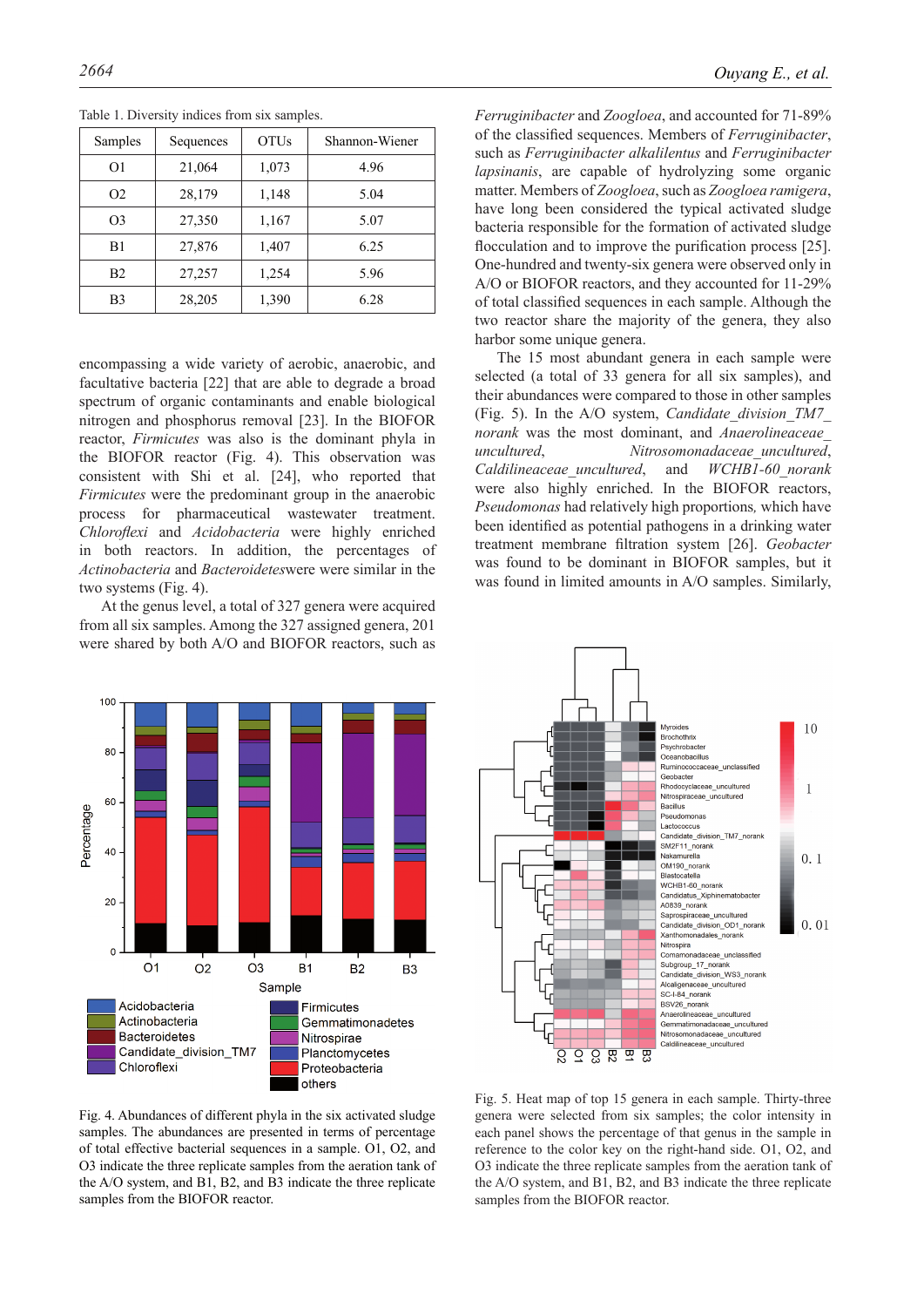

Fig. 6. DCA of bacterial communities from A/O and BIOFOR systems.

the percentage of *Bacillus* in the BIOFOR reactor was higher than that in the A/O system. While the percentage of *Anaerolineaceae\_uncultured* in the BIOFOR reactor was lower than in A/O samples. The proportions of *Anaerolineaceae*\_uncultured, *Nitrosomonadaceae*\_ uncultured, and *Cakdilineaceae* \_uncultured in the two reactors were not significantly different.

All these results suggested that the two systems harbor different bacterial communities. The DCA results also showed that the samples from A/O and BIOFOR were distributed in different parts of the data space (Fig. 6).

#### **Conclusions**

The A/O+BIOFOR combined processes were suitable for the treatment of mixed pharmaceutical wastewater. The effluent water met the Chinese mission standard of water pollutants for the pharmaceutical industry mixing/compounding and formulation category (GB21908-2008). MiSeq sequencing data showed that the two systems (A/O and BIOFOR) harbored different bacterial communities and diversity. The result also revealed that dominated bacterial communities make great contributions to pollutant removal. The results of this study provided insights into the bacterial community structure and diversity in a pharmaceutical wastewater treatment system and can provide reference for the treatment of mixed pharmaceutical wastewater.

#### **Acknowledgements**

This work was supported by the NSFC (51408020) and Implement Project of Science and Technology of Colleges and Universities in Jiangxi Province (KJLD13007).

#### **References**

- 1. Ng K.K., Shi X., Ng H.Y. Evaluation of System Performance and Microbial Communities of a Bioaugmented Anaerobic Membrane Bioreactor Treating Pharmaceutical Wastewater. Water Research **81**, 311, **2015**.
- 2. Shi X., Lefebvre O., Ng K.K.,Ng H.Y. Sequential anaerobic–aerobic treatment of pharmaceutical wastewater with high salinity. Bioresource Technology **153C**, 79, **2013**.
- 3. Li W., Niu Q., Hong Z., Zhe T., Yu Z., Gao Y., Li Y.Y., Nishimura O., Yang M. UASB treatment of chemical synthesis-based pharmaceutical wastewater containing rich organic sulfur compounds and sulfate and associated microbial characteristics. Chemical Engineering Journal **260**, 55, **2015**.
- 4. GAO D., ZHE L., GUAN J., LI Y., REN N. Removal of surfactants nonylphenol ethoxylates from municipal sewagecomparison of an A/O process and biological aerated filters. Chemosphere **97**, 130, **2013**.
- 5. Farabegoli G., Chiavola A., Rolle E. The Biological Aerated Filter (BAF) as alternative treatment for domestic sewage. Optimization of plant performance. Journal Of Hazardous Materials **171**, 1126, **2009**.
- 6. Wang B., Peng Y., Guo Y., Zhao M., Wang S. Illumina MiSeq sequencing reveals the key microorganisms involved in partial nitritation followed by simultaneous sludge fermentation, denitrification and anammox process. Bioresource Technology **207**, 118, **2016**.
- 7. Wang X., Xia Y., Wen X., Yang Y., Zhou J. Microbial Community Functional Structures in Wastewater Treatment Plants as Characterized by GeoChip. Plos One **9**, **2014**.
- 8. Schuppler M., Mertens F., Schön G., Göbel U.B. Molecular characterization of nocardioform actinomycetes in activated sludge by 16S rRNA analysis. Microbiology **141 ( Pt 2)**, 513, **1995**.
- 9. Yang K., Yue Q., Kong J., Zhao P., Gao Y., Fu K., Gao B. Microbial diversity in combined UAF-UBAF system with novel sludge and coal cinder ceramic fillers for tetracycline wastewater treatment. Chemical Engineering Journal **285**, 319, **2016**.
- 10. Zhou J., Zhou X., Li Y., Xing J. Bacterial communities in haloalkaliphilic sulfate-reducing bioreactors under different electron donors revealed by 16S rRNA MiSeq sequencing. Journal Of Hazardous Materials **295**, 176, **2015**.
- 11. Wang X., Wen X., Xia Y., Hu M., Zhao F., Ding K. Ammonia oxidizing bacteria community dynamics in a pilotscale wastewater treatment plant. Plos One **7**, e36272, **2012**.
- 12. Wang X.H., Wen X.H., Yan H.J., Ding K., Zhao F., Hu M. Bacterial community dynamics in a functionally stable pilot-scale wastewater treatment plant. Bioresource Technology **102**, 2352, **2011**.
- 13. Amato K.R., Yeoman C.J., Kent A., Righini N., Carbonero F., Estrada A., Gaskins R., Stumpf R.M., Yildirim S., Torralba M., Gillis M., Wilson B.A., Nelson K.E., White B.A., Leigh S. Habitat degradation impacts black howler monkey (Alouatta pigra) gastrointestinal microbiomes. Isme Journal **7**, 1344, **2013**.
- 14. Xia S., Duan L., Song Y., Li J., Piceno Y.M., Andersen G.L., Alvarez-Cohen L., Moreno-Andrade I., Huang C., Hermanowicz S.W. Bacterial community structure in geographically distributed